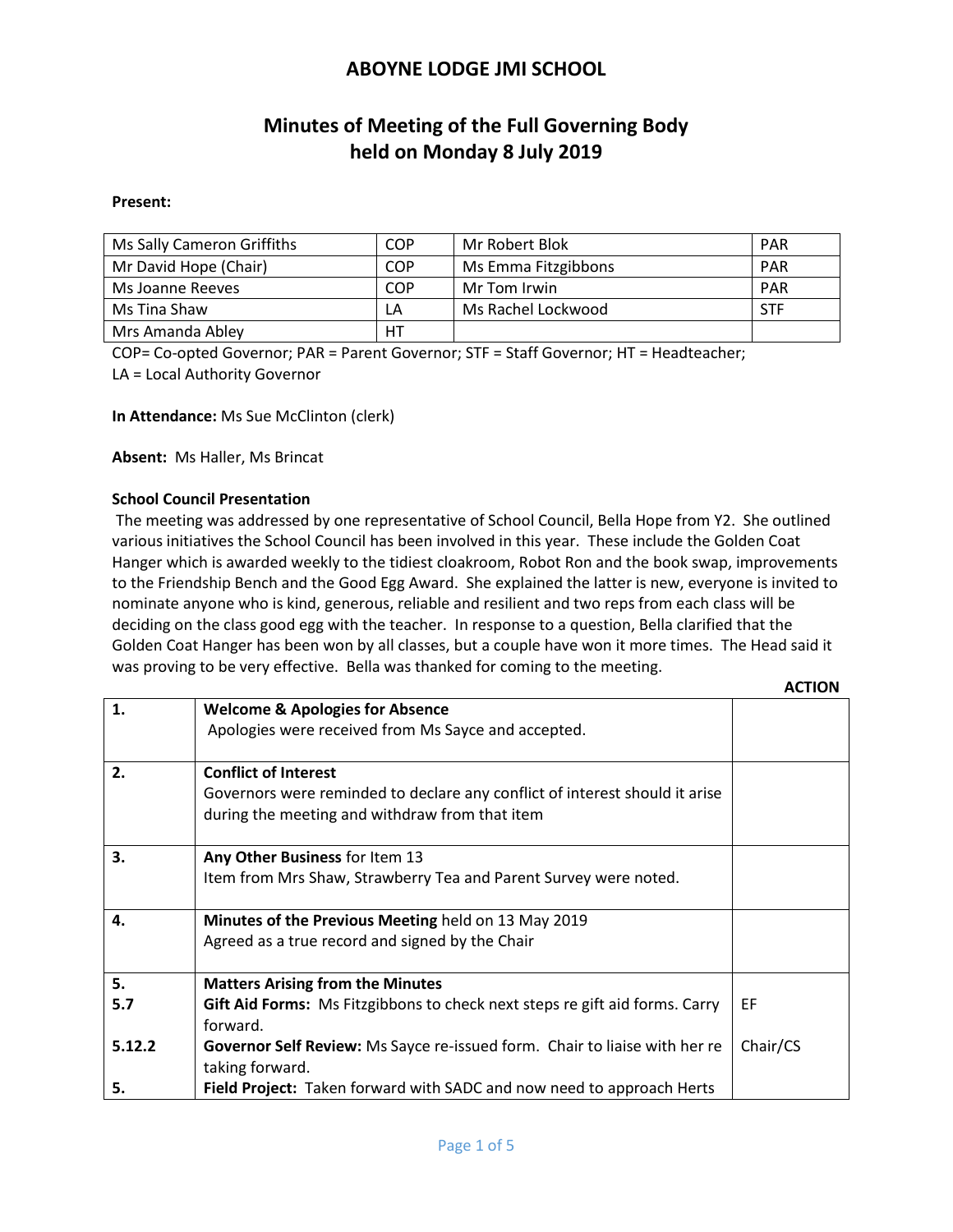| 11.<br>12.1<br>12.4 | for permission. Chair to send HCC contacts to Ms Cameron Griffiths.<br>Involves several wards so hope to bring on board several local councillors<br>to help funding.<br>Governor Visit Form: Ms Reeves has updated the current form. With the<br>addition of a reference to the link between visits and school plan<br>priorities, the form was agreed. Ms Reeves to finalise form<br>Annual Governor Statement: In hand. Chair and HT liaising on content.<br><b>Strawberry Tea: Ms Cameron Griffiths requested contributions from</b><br>governors (min £5 per head) for the annual tea with staff at 3.30 pm on<br>Wednesday 17 July. Governors asked to support event if they are<br>available.                                                                                                                                                                                                                                                                                                                                                                                                                                                                                                                                                                                                                                                                                                                                                                                                                                                                                                                                                                                                                                                                                                              | Chair/SCG<br>JR.            |
|---------------------|-------------------------------------------------------------------------------------------------------------------------------------------------------------------------------------------------------------------------------------------------------------------------------------------------------------------------------------------------------------------------------------------------------------------------------------------------------------------------------------------------------------------------------------------------------------------------------------------------------------------------------------------------------------------------------------------------------------------------------------------------------------------------------------------------------------------------------------------------------------------------------------------------------------------------------------------------------------------------------------------------------------------------------------------------------------------------------------------------------------------------------------------------------------------------------------------------------------------------------------------------------------------------------------------------------------------------------------------------------------------------------------------------------------------------------------------------------------------------------------------------------------------------------------------------------------------------------------------------------------------------------------------------------------------------------------------------------------------------------------------------------------------------------------------------------------------|-----------------------------|
| 6.                  | <b>Report from School Improvement Committee (SIC)</b><br>The Committee has not met since the May FGB meeting. The Staff Survey<br>is being reviewed by the Chair and Vice Chair who will circulate a summary<br>to governors. The Chair envisages a feedback session to staff and Ms<br>Cameron Griffiths indicated her willingness to attend as well.                                                                                                                                                                                                                                                                                                                                                                                                                                                                                                                                                                                                                                                                                                                                                                                                                                                                                                                                                                                                                                                                                                                                                                                                                                                                                                                                                                                                                                                            | Chair/V Chair               |
| 7.                  | <b>Report from Resources Committee (RC)</b><br>The minutes of the meeting held on 21 June 2019 had been posted in<br>advance and were noted. Mr Blok highlighted key points:<br>Finances: Budget updated and likely to be a £23k deficit at the<br>$\bullet$<br>end of the year. Looking into why Pupil Premium income is £9k<br>less when number of pupils is the same. Donations at £2941 and<br>checking how many Direct Debits. There is concern about the cost<br>of special weeks eg science week, E safety week. Donations are<br>sought, but unlike class-based requests, not enough money is<br>received and they run at a loss. There was discussion as to options<br>to improve this situation. It was thought that there should be<br>greater clarity in the use of Gateway, possibly some confusion as<br>used by ALSA too. Chair will look at with Kirsten and RC will<br>continue to monitor. Herts are being contacted about the<br>tightness of the budget to find out what actions they will require<br>going forward.<br>Priority School Building Programme (PSBP): Planning permission<br>has been granted, but not the request for an earlier start during<br>the summer holidays. The start date is October and a plan has<br>been requested so the impact on the school when the temporary<br>facilities are constructed can be assessed. Q: have we taken<br>advice from other schools on how they managed? A: yes, but no<br>magic answer.<br>Staffing: Letters have gone out about the overpayment to some<br>$\bullet$<br>staff. Only 6-7 people affected. Q: how have staff reacted? A:<br>okay, will be right from September and no repayment being<br>requested.<br>Annual H&S Audit: To be completed by the HT and Mr Hope and<br>any actions brought to the September FGB meeting | Chair/HT/Sept<br>FGB Agenda |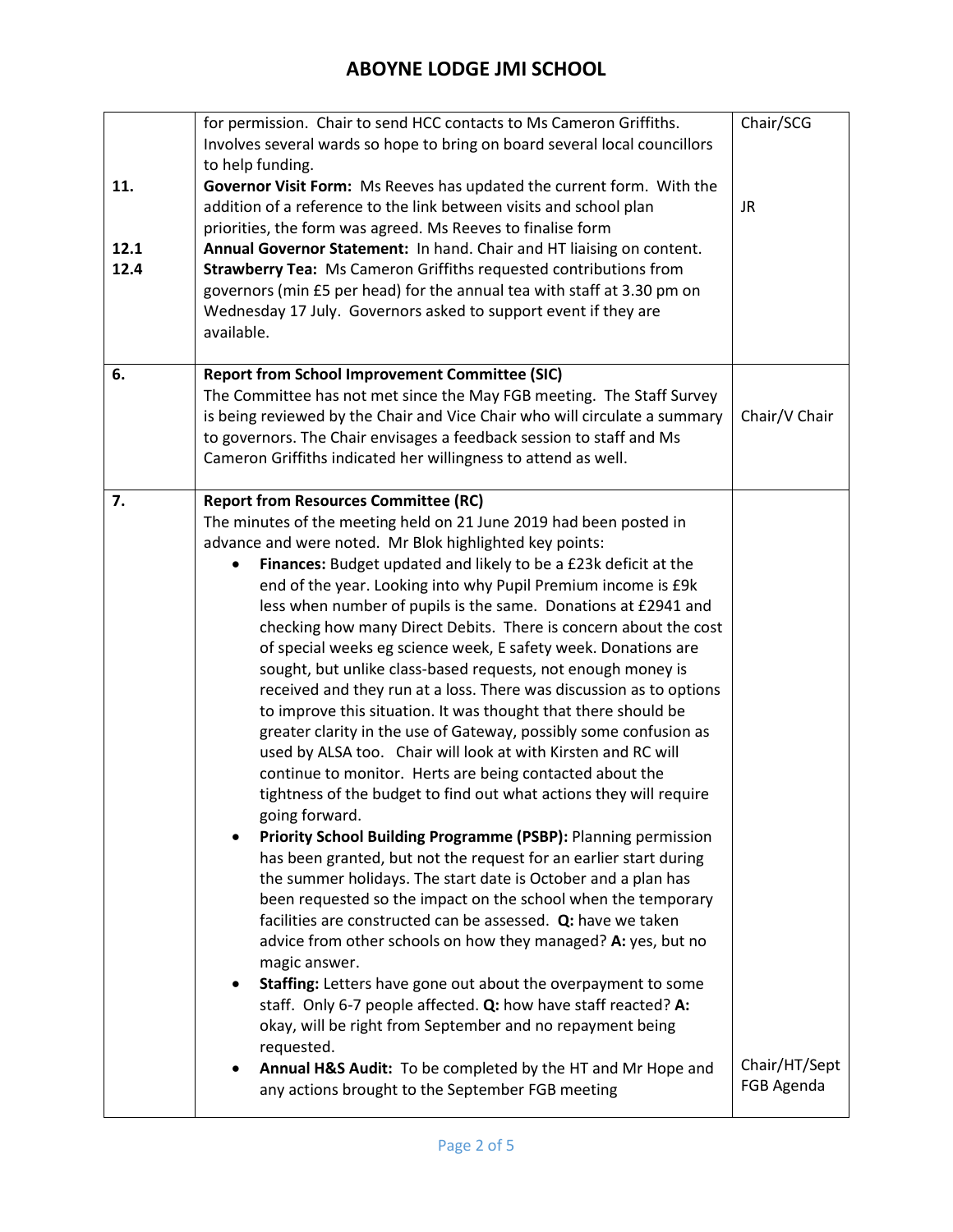| 8.  | Headteacher's Report - Review of School Plan & Priorities for 2019-20            |           |
|-----|----------------------------------------------------------------------------------|-----------|
|     | The Head had made available in advance an updated School Plan which              |           |
|     | incorporated the staff's review of progress made during the current year.        |           |
|     | She flagged up the governor objectives and how revised priorities for the        |           |
|     | Governing Body would be required then. On Wednesday is the final Herts           |           |
|     | Improvement Partner (HIP) visit of the year when progress will also be           |           |
|     | reviewed. Q: When will governors have pupil data? A: The September               |           |
|     | FGB will review the SATS results and the Autumn SIC meeting will look at         |           |
|     | all the data prior to the November FGB meeting. Q: Why have there been           |           |
|     | fewer RE visitors? A: Ms Lockwood explained that with other schools              |           |
|     | locally, it was difficult to find representatives of different religions to come |           |
|     | into school. Have now bought into Jigsaw resources to support PSE.               |           |
|     | Templewood School (TS) are trying out the Jigsaw RE scheme and if their          |           |
|     | experience is positive, AL may adopt it. Q: How has work gone on key             |           |
|     | priority 1 and work with books? A: Well and this week, the HIP will be           |           |
|     | looking at books to assess progress for children working at greater depth.       |           |
|     | Q: What is the impact on wellbeing of reduced Teaching Assistants (TA)?          |           |
|     | A: There has been an impact. One significant impact has been an increase         |           |
|     | in low level behaviour issues. Simply because there are not enough adults        |           |
|     | in the room. Have talked to different groups of children about it. Q: What       |           |
|     | has been the impact on out of class interventions? A: Again, there have          |           |
|     | not been as many as would have liked, but putting in place different             |           |
|     | arrangements for the new year to boost progress - groups with the Head           |           |
|     | and SEN whose timetable responsibilities will start later each day. Trying       |           |
|     |                                                                                  |           |
|     | to be creative in allocating staff time. Q: how sustainable is it? A: By half    |           |
|     | term, will know whether input is making a difference. Q: Impact on               |           |
|     | Learning Zone? A: yes, less staff time available. Q: Do you need less TA         |           |
|     | time where the year group is smaller? A: In reality, the needs are such that     |           |
|     | this is not the case.                                                            |           |
| 9.  | <b>Safeguarding Update</b>                                                       |           |
|     | No ongoing issues                                                                |           |
|     |                                                                                  |           |
| 10. | <b>Future School Structure Working Party</b>                                     |           |
|     | Mr Hope and Mr Blok met with the Head and Business Manager of STAGS.             |           |
|     | They are a Multi Academy Trust (MAT) with an additional secondary                |           |
|     | school and a primary school both of which came into the trust because            |           |
|     | they required improvement. The MAT is keen to expand and are seeking             |           |
|     | schools who want to join voluntarily. In the meeting, the STAGS                  |           |
|     | representatives emphasised the importance of retaining the culture and           |           |
|     | values of any school which joined them. They charge 4% of income which           |           |
|     | gives access to shared central resources eg ICT, HR, lettings arrangements       |           |
|     | etc so there would be some economies of scale. Whilst joining the MAT            |           |
|     | would need further enquiry, both governors left the meeting feeling              |           |
|     | positive. Q: Would joining present a solution to the lack of TAs? A: there       |           |
|     | would be economies of scale, but not necessarily. The Chair and Mr Blok          |           |
|     | intend to speak to Beech Hyde about their experience of being part of the        |           |
|     | MAT. It was noted that they do not have any TAs. After discussion, it was        | Chair/RB/ |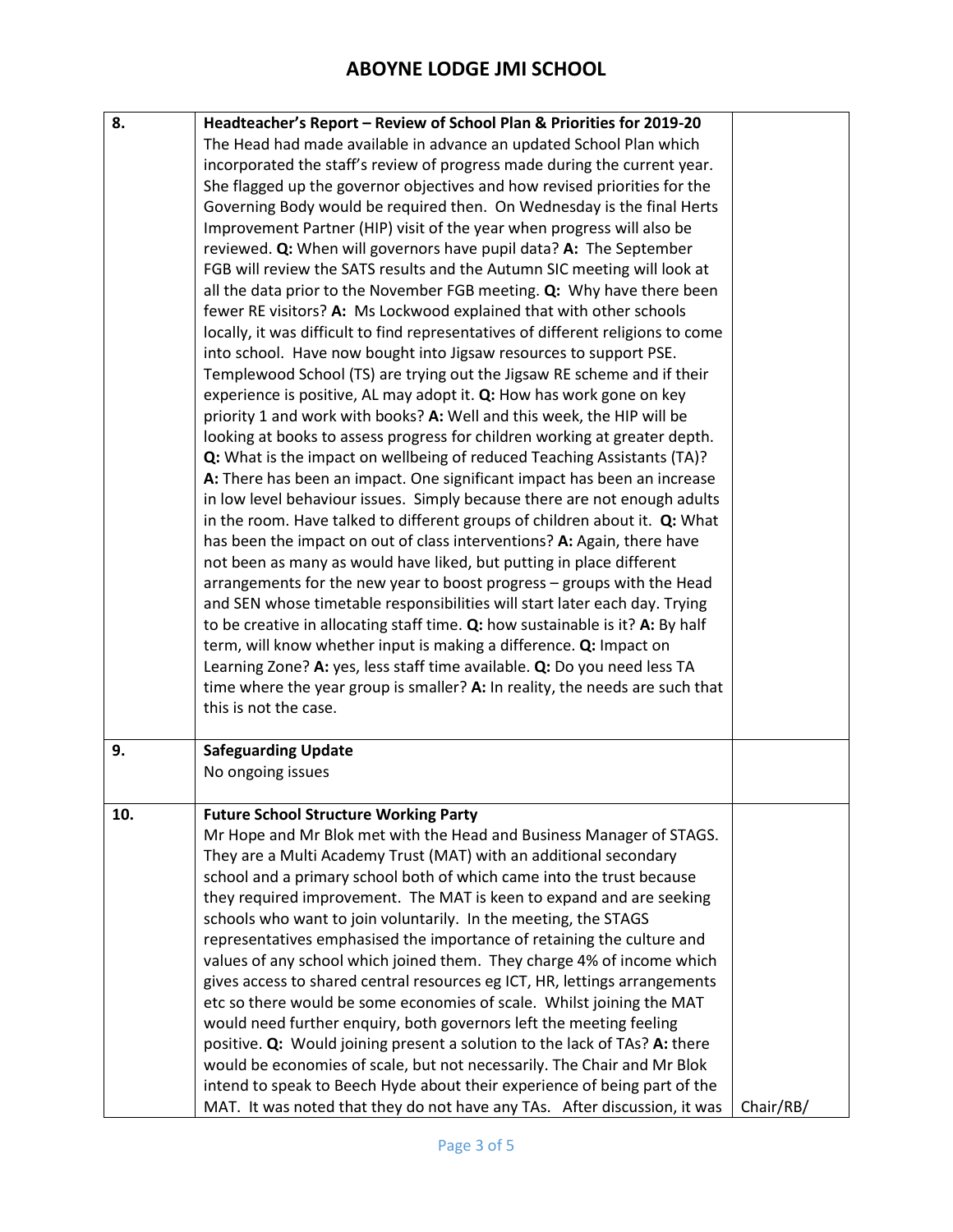|      | agreed that a paper needed to be put together for the September FGB           | Sept FGB |
|------|-------------------------------------------------------------------------------|----------|
|      | meeting on the pros and cons of joining a MAT alongside the pros and          | Agenda   |
|      | cons of federating/working in partnership with TS. Chair and Mr Blok to       |          |
|      | progress. This needs to be in the context of HCC's view of the school's       |          |
|      | finances during the last two years of the three-year financial plan           |          |
|      | negotiated last year.                                                         |          |
|      |                                                                               |          |
| 11.  | <b>School Visits</b>                                                          |          |
| 11.1 |                                                                               |          |
|      | Review of Form & Protocol: See Item 5.11 Matters Arising above                |          |
| 11.2 | Sports Premium (SP) Visit: Carried out by Mr Irwin, write up pending. He      |          |
|      | assured governors that accountability for SP spend and its outcomes are       |          |
|      | on the website and are kept up to date through the year. The % of Y6          |          |
|      | meeting the national standard in swimming is to be added. There is a £2k      |          |
|      | underspend. Q: what is the SP spent on? A: equipment, bike training,          |          |
|      | soccer including staff training, lunchtime activities. Schools are            |          |
|      | encouraged to challenge what is viewed as increasing inertia in children      |          |
|      | and greater obesity. Q: Do we receive feedback from parents? A: not           |          |
|      | specifically, though could look at the parent survey. Q: What will be the     |          |
|      | impact of the building works on SP funded activity? A: Not clear at the       |          |
|      | moment, but will be built into plans. Mr Irwin to write up report.            | TI       |
|      |                                                                               |          |
| 12.  | <b>Governing Body Matters</b>                                                 |          |
| 12.1 | GB Membership: It was noted that Mr Irwin is leaving the area and so          |          |
|      | standing down at the end of August. There will be a parent governor           |          |
|      | election in September. It was agreed to re-appoint both Ms Cameron            |          |
|      | Griffiths and Ms Shaw for a further four-year term. Concern was               |          |
|      | expressed that Ms Haller has not been attending meetings and neither has      |          |
|      | she completed the paperwork requested of governors at the outset. It          |          |
|      | was agreed that Mr Hope would contact Ms Haller to clarify the situation.     | DH       |
| 12.2 | Election of Chair & Vice Chair: Mr Hope expressed his willingness to          |          |
|      | continue though he acknowledged his lack of availability. It was              |          |
|      | unanimously agreed that he should continue as Chair for a further year        |          |
|      | with effect from 1 September 2019. Mr Hope was duly elected. The              |          |
|      | election of a Vice Chair was deferred to the next meeting. A new SIC chair    |          |
|      | will be appointed at the next meeting too.                                    |          |
| 12.3 | Update on Training & Development: There was some confusion as to              |          |
|      | what training is included in the HfL subscription package and what training   |          |
|      | has to be paid for. Clerk to clarify. The clerk also updated governors on     | Clerk    |
|      | recent training changes and will send out a written update via GH. In         | Clerk    |
|      | house session to be complaints and Ms Brincat to be asked to seek dates.      | CB       |
| 12.4 | Governor Self Review: See Item 5.12.2 Matters Arising                         |          |
| 12.5 | Governor Induction Pack Review: Is currently up to date and will              |          |
|      |                                                                               |          |
|      | continue to put on the agenda annually - part of training remit.              |          |
| 13.  | Any Other Business as notified in Item 3.                                     |          |
| 13.1 | Sustainability: Ms Shaw raised the single use plastic in the school trip      |          |
|      | snacks (plastic containers of fruit that also leak). HT to follow up with the | HT.      |
|      |                                                                               |          |
|      | catering company.                                                             |          |